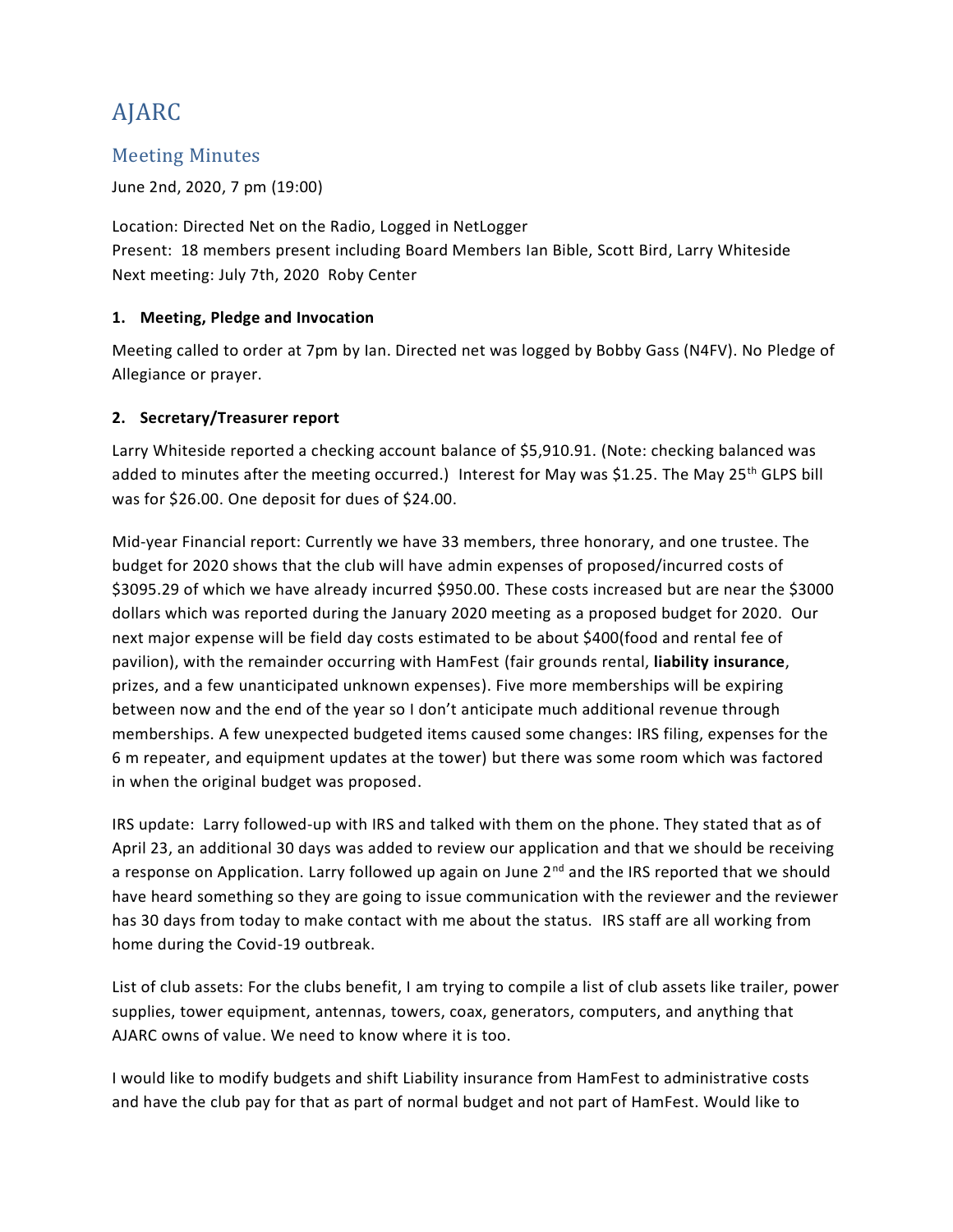AJARC Meeting Minutes, June 2nd, 2020, 7 pm (19:00) Page 2

additional look at get insurance quote for club equipment valve. Ian felt that would be a good move. Liability Insure will be about \$200.

## **3. Old business:**

June 27-28 2020 Field day. New rules about class D home stations QTH. We will need face masks. Home stations can submit under club name. Set up starts at 9am with field day officially starting at 2pm to 2pm. For Field day, Beth suggest sign-in station to take temps, have people sign-in, and about out of state travel. Beth to acquire masks and set up the sign in station. Log would need to be ADIF format. N3fJP software to logging.

We have about 6 radios, 7300, 706 radios, juniper and swan, 450d and ft8 station, and work Sean work digital modes. Sean KD5COL, 40 m dipole. Laptops, Ag4ob, Kn4gsf has 3 laptops. Food to be arranged by Bill Tackett (Kn4N).

#### **4. New Business**

MOU agreement - Center for Earthquake Research and Information (CERI), University of Memphis Ian has MOU and checked into if there is any conflict with the Forest Service permit and there is no conflict.

ARRL email from Dudley Pitts contacted us about working with them.

#### **5. Roundtable**

No other discussion.

Meeting adjourned at 19:50

Provided by Larry Whiteside, Sec/Treasurer